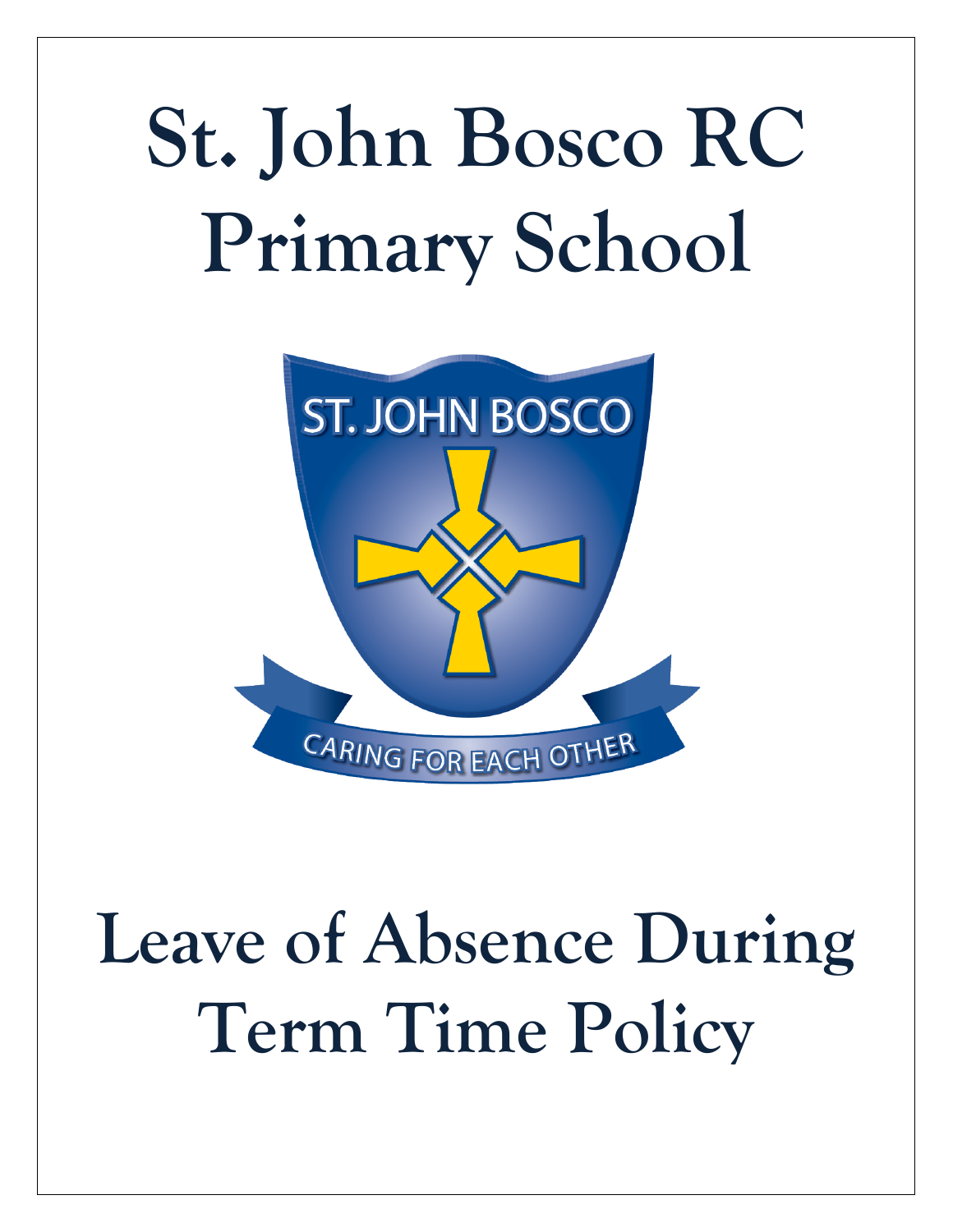### **CONTENTS**

#### **Policy**

- Mission Statement
- Introduction
- Schools and Further Education Regulations 1982

#### **1. Procedural Guidelines**

- *Parents*
- *School*
- *Monitoring*
- **2. Letter for Parents**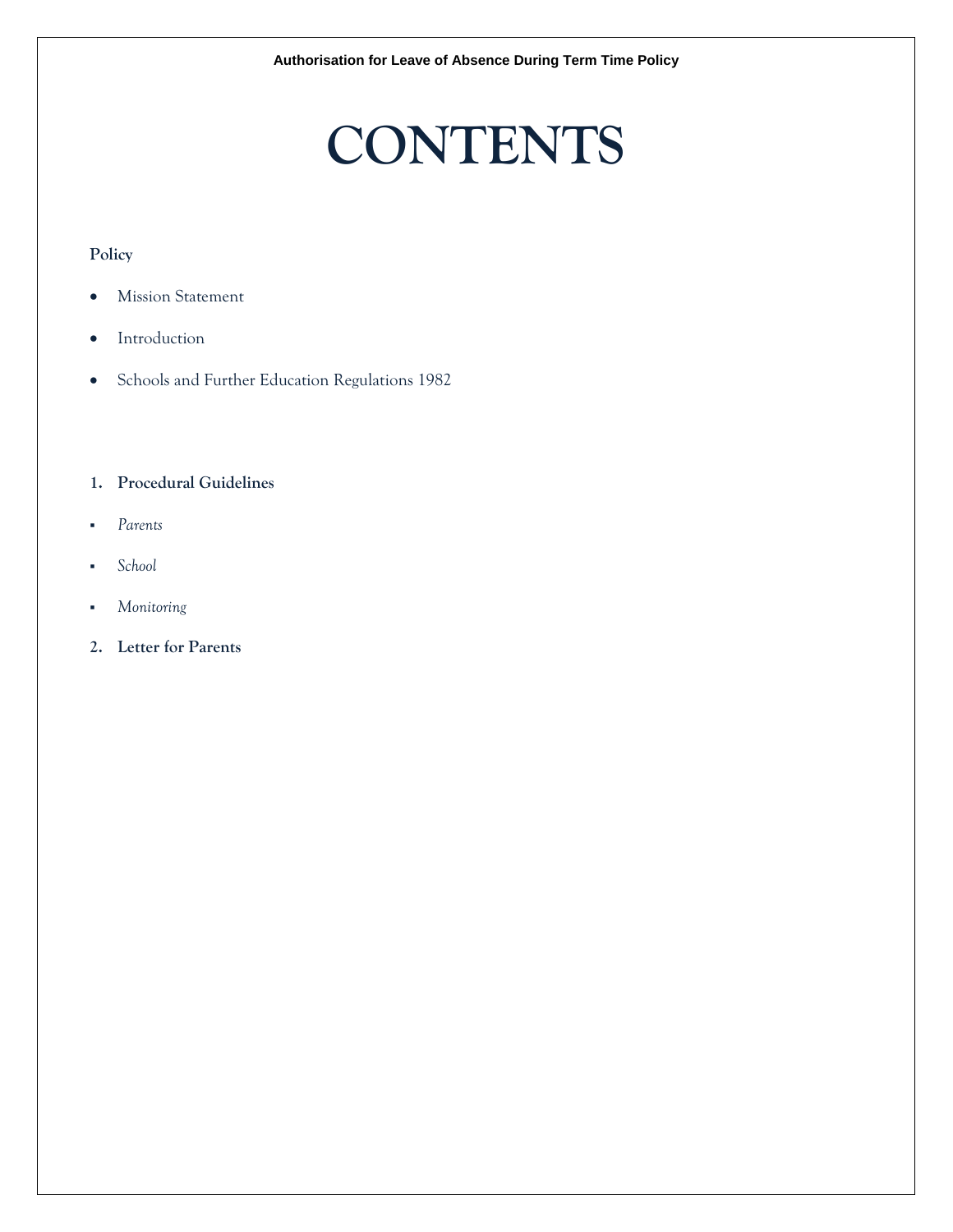## **Authorisation for Leave of Absence During Term Time Policy**

#### **INTRODUCTION**

As stated in our school attendance policy, St. John Bosco RC Primary School aims to maximise attendance rates in order to ensure that all children are able to take full advantage of the learning experiences available to them.

From the 1st September 2013 DFE amended the regulations surrounding holidays in term time. The DFE has removed references to family holiday and extended leave as well as the statutory threshold of ten school days. **These new amendments make it clear that Headteachers may not grant any leave of absence during term time** unless there are exceptional circumstances and gives **no entitlement to parents to take their child on holiday during term time.** From the 1<sup>st</sup> September 2013 application for leave must be in exceptional circumstances only and the Headteacher must be satisfied that the circumstances are exceptional and warrant the granting of leave.

#### **1. PROCEDURAL GUIDELINES**

From the 1st September 2013 leave of absence must be **formally requested** from and agreed by the Headteacher in advance of any absence. Headteachers **may not grant any leave of absence** unless there are exceptional circumstances; **low cost travel or arrangements made by a family member or friends are not deemed to be exceptional circumstance.** Headteachers will determine the number of school days a child can be away from school if the leave is granted in accordance with arrangements made by the schools governing body. **The Local Authority can fine parents for failing to ensure their child attends school.**

#### PARENTS

- Parents requesting leave of absence for their child/children for the purpose of a family holiday must put their request in writing to the Governing Body of the school.
- Requests should be addressed as follows:

Chair of Governors' St. John Bosco RC Primary School Bradford Avenue **Sunderland** SR5 4JW

Requests for leave of absence should state the child's name, class and the dates of the proposed holiday.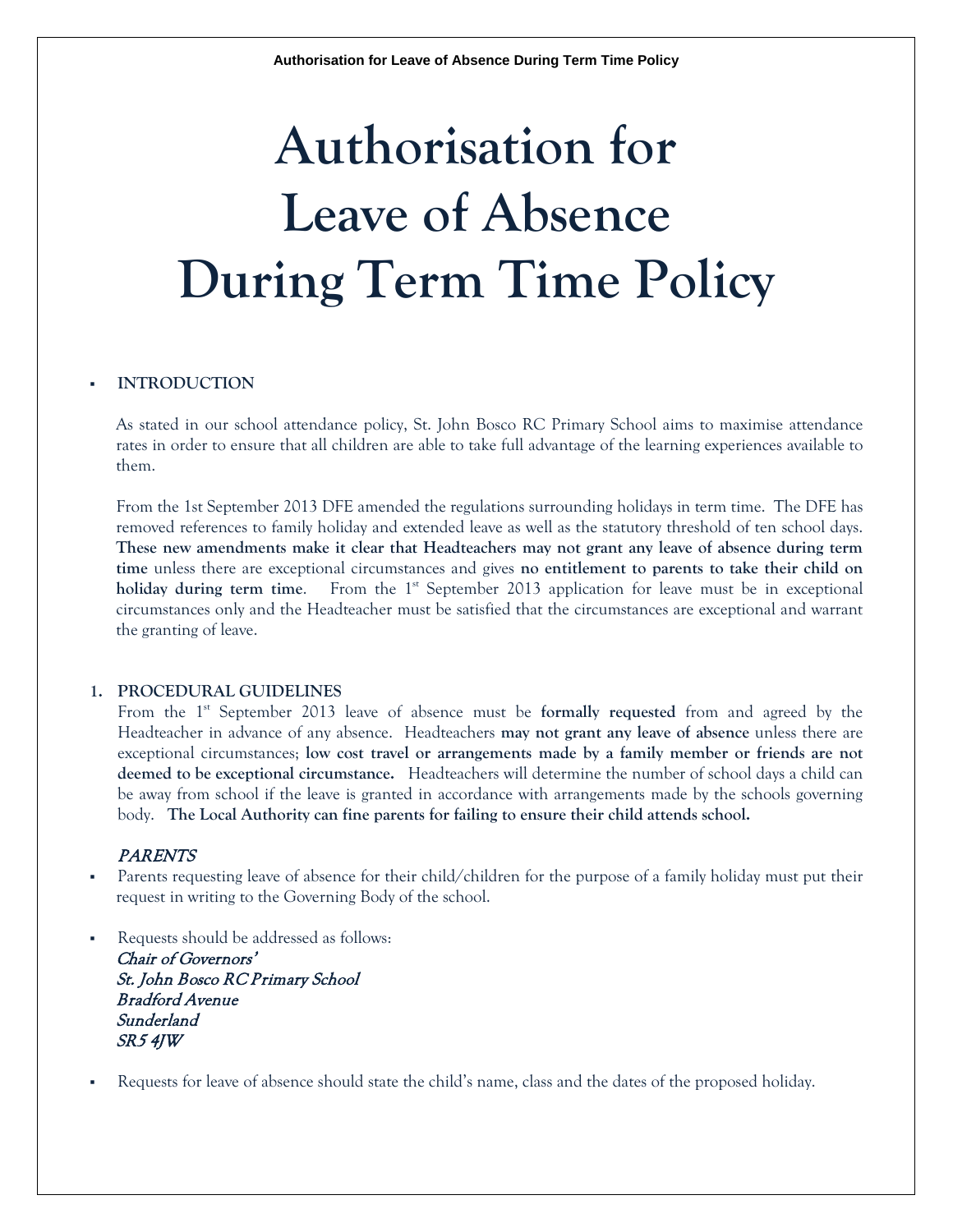#### **Authorisation for Leave of Absence During Term Time Policy**

#### **SCHOOL**

- The school will ensure that parents are informed well in advance of all school holiday dates.
- All requests for authorised leave of absence will be considered at the termly meeting of the full governing body, which are held in December, March and June.
- The Headteacher, on behalf of the governing body, will notify parents in writing of the governors decision.
- If leave of absence is not authorised and parents insist on taking children on holiday during term time, then the pupil will be registered as absent without authorisation.
- The school will work in partnership with the Inclusion Service to raise levels of attendance.
- When necessary, appropriate action will be taken by the School Inclusion Officer.

#### MONITORING

- The Headteacher will be responsible for monitoring daily/weekly attendance and individual requests for leave of absence.
- Unauthorised absences will be reported to the LA.
- All parental requests and the governors decisions whether authorised or unauthorised will be held on record in the school office.
- The Governing Body, through Headteacher reports, will monitor the frequency of parental requests and the impact of unauthorised leave of absence on the school's attendance targets.

#### **2. LETTER FOR PARENTS**

#### See Attached

#### **SUMMARY**

At St. John Bosco no policy should ever be regarded as complete. It should change as attitudes change or as new teaching staff bring new ideas to our school which are acceptable to us. Any change requiring a review of the policy will require whole school discussion before any alterations are made.

| Signed:             |  |
|---------------------|--|
| Designation:        |  |
| Date:               |  |
| <b>Review Date:</b> |  |